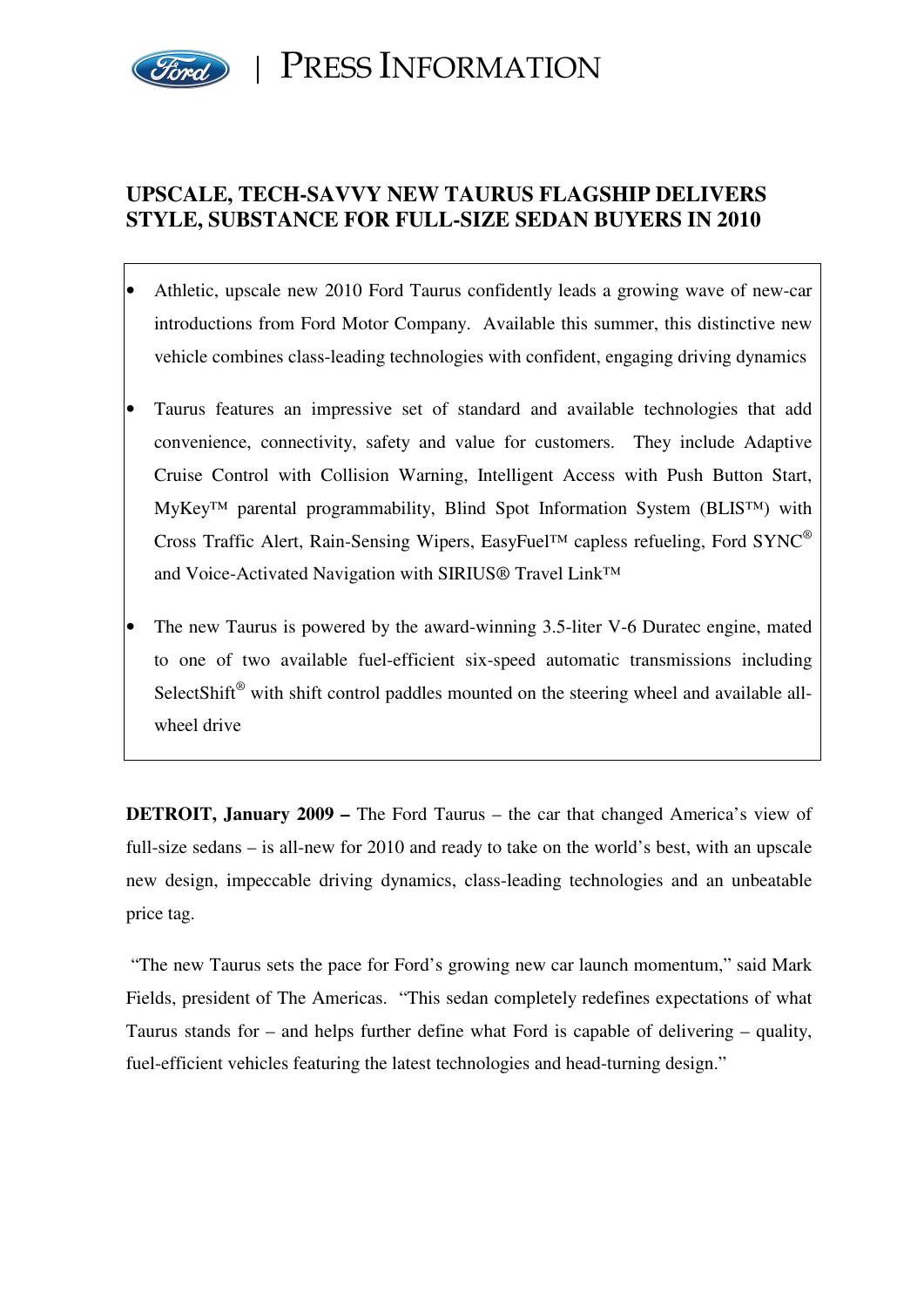The new Taurus benefits from Ford's Global Product Development System, which made it possible to deliver an all-new sedan 12 months sooner – with more new features than customers and dealers dreamed possible.

"Taurus is our premium Ford flagship, and it casts a halo across the entire brand portfolio," said Derrick Kuzak, group vice president for global product development. "Building on its reputation for safety leadership, we leveraged extensive use of computer-aided design and engineering technologies as well as digital pre-assembly modeling to deliver a high-quality, new Taurus a year ahead of schedule."

Even better news? The new 2010 Taurus will start at \$25,995 – the same price as 2009 models but with more class-leading features, new technologies and perceived quality that rivals premium luxury sedans.

"The new Taurus showcases the what the Ford brand promise is – expressive design, classleading technologies and an engaging driving experience," said Jim Farley, Ford's group vice president of Marketing and Communications. "To truly appreciate the new Taurus, you have to drive it. All of the experiences come together once you're behind the wheel."

#### **New times, new design**

"Lightning can strike twice," said Peter Horbury, executive director of Design for The Americas. "Like the 1986 original, the new 2010 Taurus differentiates by combining style with substance."

The shift starts with the vision for Taurus itself. It debuted as a family sedan, but with the advent of crossovers, the new Taurus is aimed more at drivers who might move friends and family but place more of a premium on the driving experience and technologies aimed at making time on the road more meaningful and fun.

"Taurus is more of a 'me' sedan now, and we've delivered with this buyer in mind," said Moray Callum, director of Ford's Car and Crossover Design.

Exterior design details are more sculpted and powerful – from the powerdome that speaks to the strength behind its confident grille to the pronounced fenders and fascia.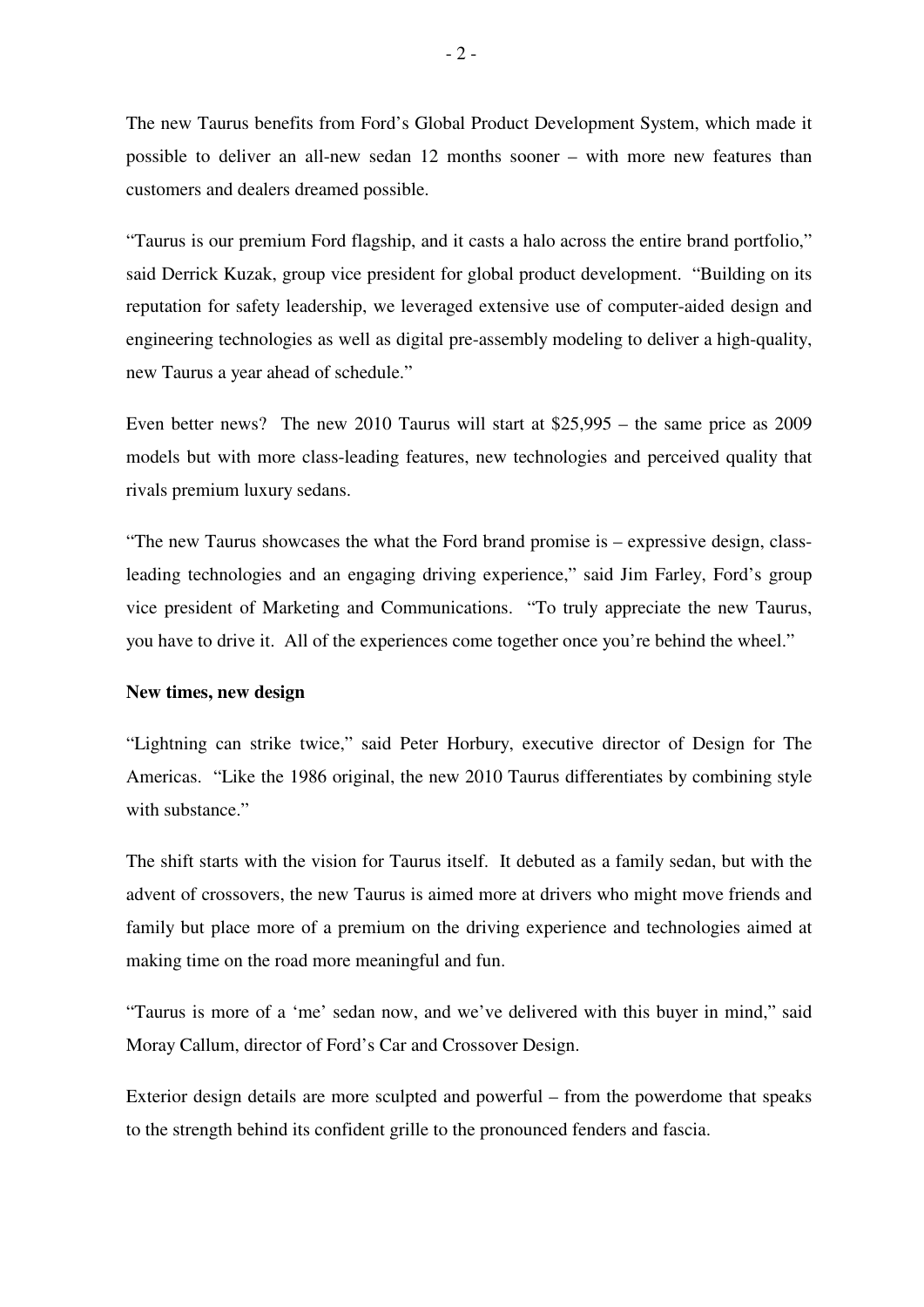Bold new headlights combined with recessed parking lamps frame a new expression of the signature Ford three-bar grille – and the lowered roofline helps make the new Taurus more aspirational.

New wheels, from 17- to 20-inches in diameter, fill the sculpted wheel wells and lend Taurus a muscular and athletic stance. The raised shoulder lines of the new Taurus provide a confident profile and enable generous truck capacity.

The exterior color palette for the 2010 Taurus includes new hues, selected to harmonize with interior appointments and offer customers a broader range of color combinations. New colors include Candy Red Metallic Tint, White Platinum Metallic, Steel Blue Metallic, Gold Leaf Metallic and Ingot Silver Metallic.

Inside, a forward-leaning center stack – home to the climate controls, audio components and available navigation screen – flows in a continuous unbroken form through the instrument panel and down into the center console. The smart design allows for the interior to be formed with unbroken lines to impart seamless quality and craftsmanship.

The door panels employ an innovative urethane tooling process providing unique texture and identity to surfaces, with visible stitching and a hand crafted appeal. This same process allows for door panel two-toning, enabling model series differentiation.

The new Taurus' precision craftsmanship is reflected in the quality of materials used in the interior as well as the exterior panel margins, which are comparable to costly German luxury sedans.

### **Better on-road performance, too**

To match its more athletic looks, the new Taurus features sportier driving dynamics.

The 2010 Taurus comes standard with Ford's proven Duratec 3.5-liter V-6, generating an estimated 263 horsepower and 249 foot-pounds of torque. This award-winning engine earns a ULEV-II emissions certification and comes paired with a choice of two new sixspeed automatic transmissions.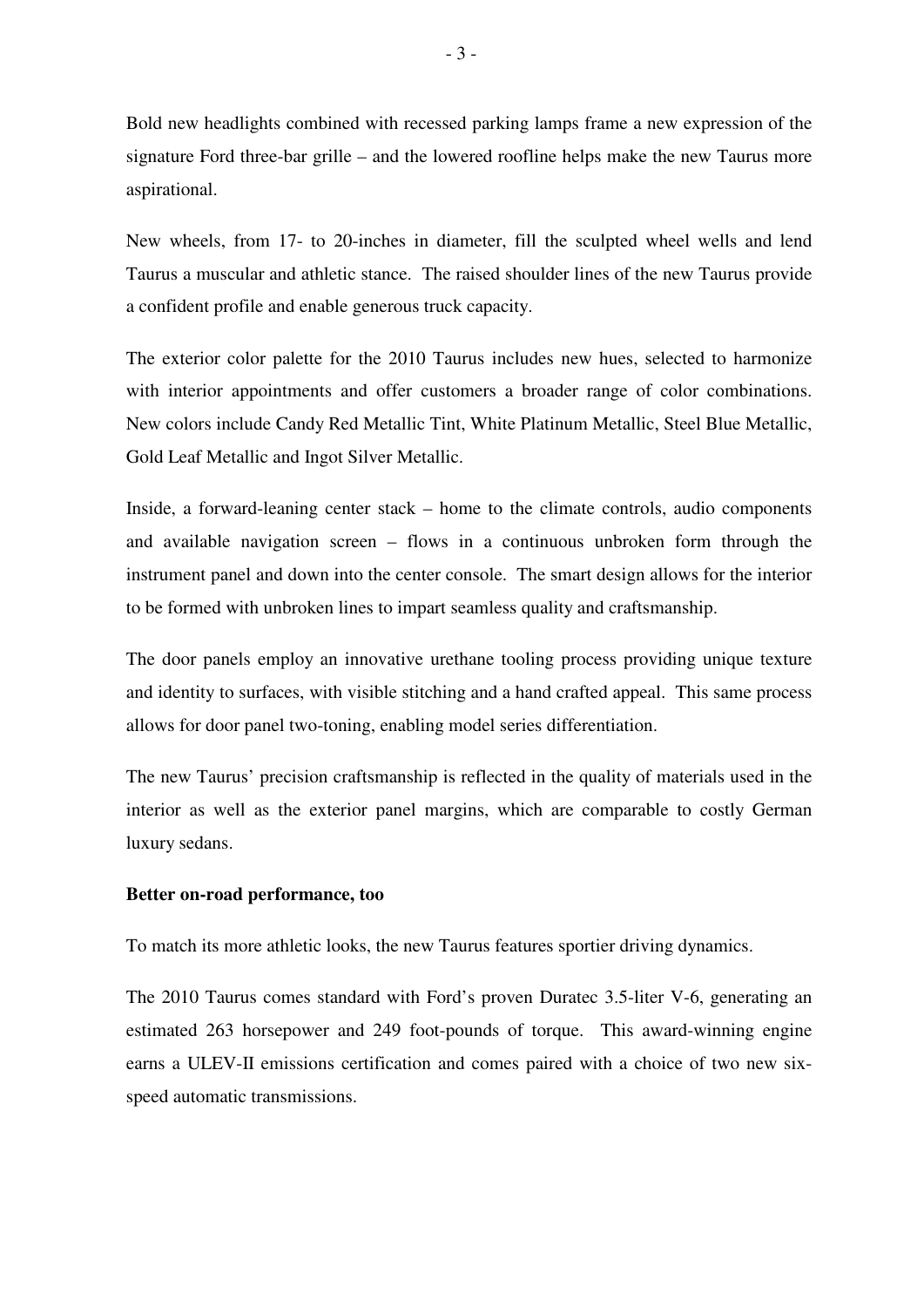The smooth and refined Duratec V-6 helps the front-wheel-drive Taurus deliver unsurpassed highway fuel economy. Taurus reflects Ford's commitment to deliver the best, or be among the leaders, in fuel economy across the vehicle segments where it competes.

Taurus fuel economy is aided by employment of a two-speed fuel pump and Aggressive Deceleration Fuel Shut-Off technology.

The Taurus engine plan also calls for optional availability of Ford's advanced EcoBoost™ 3.5-liter V-6, with an announcement regarding availability coming soon.

The Taurus SE offers a six-speed automatic transmission with a Grade-Assist hill-holding rollback prevention feature, paired with an economical 2.77 final drive ratio.

SEL and Limited series Taurus models are offered with SelectShift®, featuring racinginspired shift control paddles mounted on the steering wheel. SelectShift offers the convenience of conventional automatic operation, or a manual shift mode that gives the driver complete control over gear selection. The SelectShift transmission enables "matchrev" downshifts and will hold manually selected gears, unlike some competitive transmissions that second-guess the driver.

The SEL is offered with a 2.77 final drive ratio, while the Limited series uses a 3.16 gear in front-wheel-drive models, and a 3.39 ratio in all-wheel-drive models to provide enhanced acceleration.

Chassis and suspension components are tuned to deliver on the sporty and aggressive design with optimized roll stiffness for cornering control, responsive steering with sharp turn-in and precision accuracy. This chassis tuning of the MacPherson front struts and multi-link rear suspension reflects Ford Global DNA, defined by responsive steering and handling, while maintaining a comfortable ride quality.

The 2010 Taurus features a new SR1 suspension configuration.

Named for its "one-to-one" rear shock absorber ratio, it provides a superior balance between cornering and handling while providing a stable baseline for fine tuning. The new SR1 enables the use of 19- and 20-inch wheels – and reduces vehicle weight, saving fuel.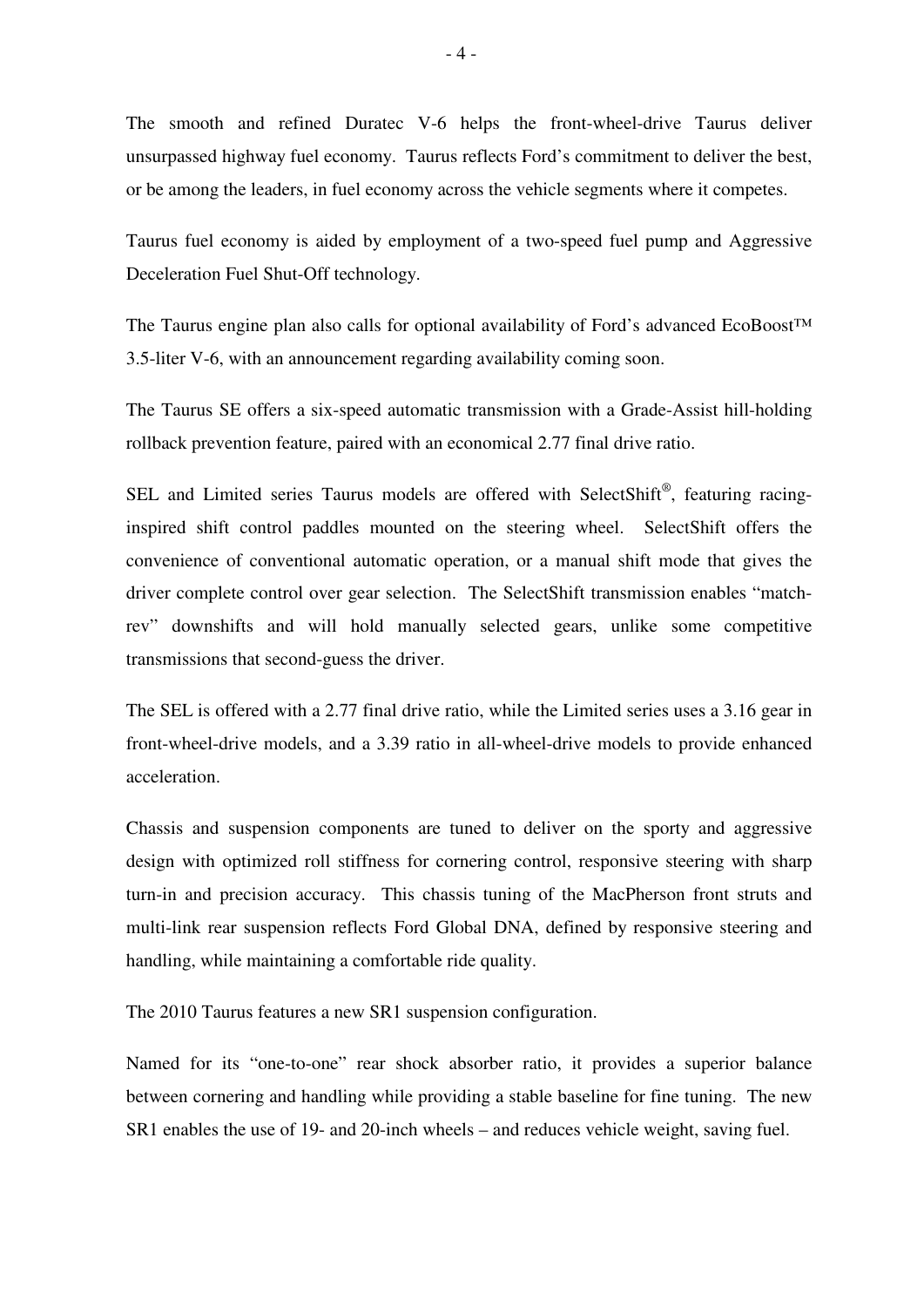"While driver engagement was a key objective for the new Taurus, we also put huge emphasis on creating a quiet environment," said Chief Engineer Pete Reyes. "Wind tunnel development time was important to reduce noise, vibration and harshness, but it also helped with fuel economy.

### **Customer-focused technologies**

 Tech-savvy customers will find plenty to like about the new 2010 Taurus. Its technologies enable customer connectivity, while fulfilling desires for personalization, customization and control. This comprehensive list of features isn't just technology for the sake of technology. These offerings have been selected and developed to provide the ultimate in comfort and convenience for the driver and all passengers. Extensive work has also been done to ensure that these technologies are easy to understand and intuitive to operate.

**Adaptive Cruise Control** allows the driver to set the vehicle cruising speed while using radar technology to monitor traffic travelling up to 600 feet ahead, automatically adjusting Taurus speed to help maintain a safe distance between vehicles.

Adaptive Cruise Control also integrates **Collision Warning with Brake Support**, a new active safety feature.

The collision warning system uses a radar sensor to detect moving vehicles ahead and provides a visual "heads-up" warning signal transmitted across the base of the windshield and an audible warning when slower moving traffic is detected ahead. The system also precharges the brakes and engages an electronic brake assist to help the driver stop more quickly.

**Intelligent Access with Push-Button Start**, a new Taurus feature, allows the driver to enter the car and start the engine by simply carrying the fob as they approach and enter the vehicle.

**SecuriCode™ Keyless Entry Keypad** enables vehicle access by unlocking the driver's door using a five-digit code on the new keypad system flush-mounted in the driver's side Bpillar.

**MyKey™** allows parents or fleet administrators to activate a restricted driving mode.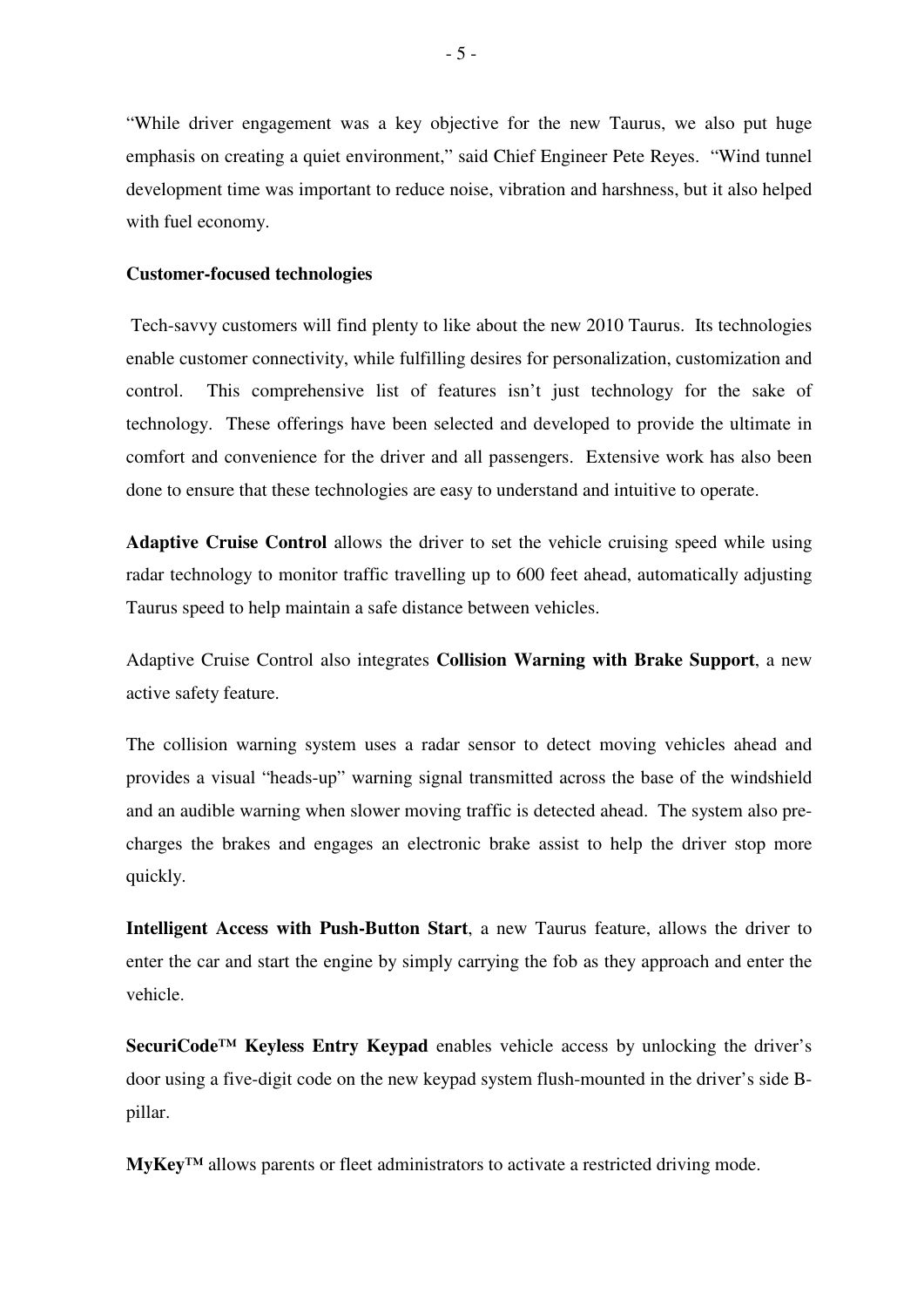When enabled, MyKey features a Persistent Beltminder® with Audio Mute until safety belts are buckled, an earlier low-fuel warning, and consistently engaged AdvanceTrac<sup>®</sup> stability control, Blind Spot monitoring, Cross Traffic Alert and Forward Collision Warning. Additional programmability includes restrictions on audio volume, limiting top speed to 80 mph and speed chime warnings at 45, 55, or 65mph.

**Auto High Beams/Rain-Sensing Wipers** harness sensor technologies to switch headlights to high intensity when no other vehicles are detected, in a range of up to 500 feet for taillight detection, and up to 2,000 feet for oncoming headlight detection. Rain-sensing wipers use an advanced optical sensor to detect the intensity of rain and/or snowfall to adjust wiper speed.

**Easy Fuel™ Capless Fuel Filler System** is an industry-exclusive feature that self-seals without a traditional fuel cap.

**Blind Spot Information System (BLIS® )** consists of two multiple beam radar modules, one each per rear quarter panel. When an approaching vehicle enters the defined blind spot zone, an indicator alert provides warning to the driver in the corresponding side view mirror.

**Cross Traffic Alert** uses the existing BLIS radar modules to sense oncoming traffic when slowly backing out of a parking spot. This industry-exclusive system functions only while the vehicle is in reverse and warns when cross-traffic appears within three car widths.

**Ford SYNC®** is the fully integrated, in-vehicle voice-activated communications and entertainment system, with 911 Assist, Vehicle Health Report and GPS-based features including business search and call completion. SYNC connects to MP3 players, iPods, memory sticks and PDAs. SYNC's 911 Assist™ will place a call to a local emergency operator in the event of an air bag deployment incident. The latest version of SYNC adds Traffic, Directions and Information, providing turn-by-turn route guidance, and the ability to access content by personalized favorites such as region, subject matter or sports team.

**Voice-Activated Navigation System with SIRIUS Travel Link™** uses an 8-inch screen to present a birds-eye-view map with 3D landmarks. The system responds to voice commands for destination programming and route selection.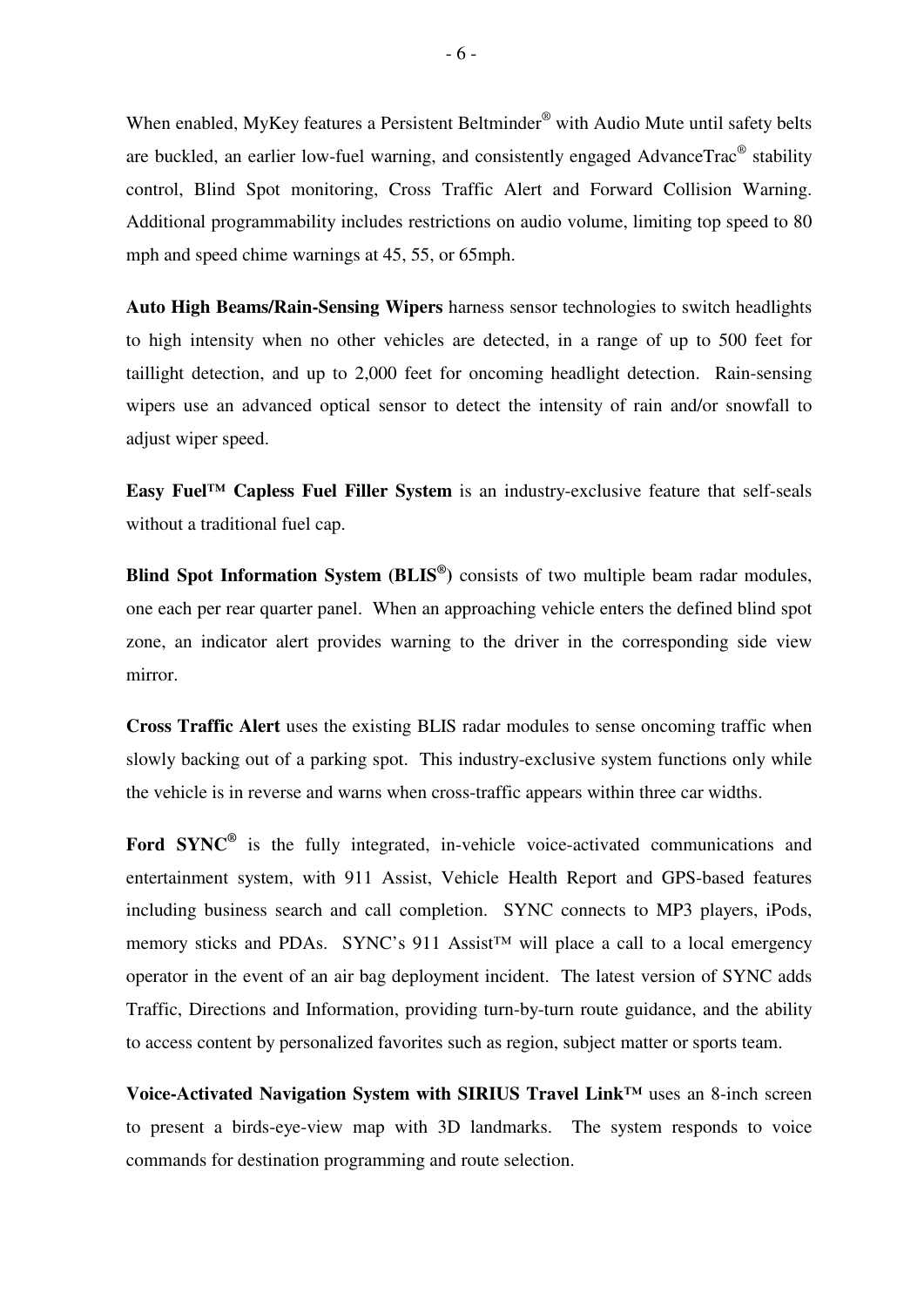In addition, it provides enhanced route guidance features such as street name announcements and detailed freeway exit, turn and ramp position lane guidance. The screen can be personalized with up to 32 pictures, sized up to 1.5MB. The system also incorporates the SIRIUS Travel Link, offering availability of current weather and ski conditions, a five-day forecast, local fuel pricing by cost per gallon as well as brand, sports scores and movie listings.

**Sony® branded audio** components deliver sound from a variety of sources, with an AM-FM tuner, SIRIUS Satellite radio, CD, DVD audio and an integrated 10 GB hard drive for storage of up to 2,400 songs. This package also includes an available 10-speaker premium audio system.

**Multi-Contour Seats** are available on an industry-exclusive basis for driver and passenger, integrating a six-way lumbar support and subtle rolling pattern massage. The bottom cushion features Active Motion.

This provides minute but continuous movement, stirring a change of muscular activation helping a driver avoid back pain.

"Multi-Contour seats will be a real benefit for long distance drivers, or people with back trouble," said Steve Michell, product design engineer. "The key is their subtlety. Active Motion is enough to help relieve fatigue but not enough to be distracting to a driver."

## **Safety leadership grows**

The new 2010 Taurus builds on its legacy of safety leadership, incorporating a comprehensive array of passive and active features engineered to protect and preserve its passengers.

"A stiffer body structure and new crash avoidance technologies make the Taurus – already named the safest full-size sedan – even safer," said Reyes, chief engineer.

Taurus safety begins with a body structure optimized for strength and stiffness. The energy-absorbing front structure features octagonal front frame rails, tunnel rails and "shotgun" front structural members designed to absorb and redirect crash forces away from the passenger compartment.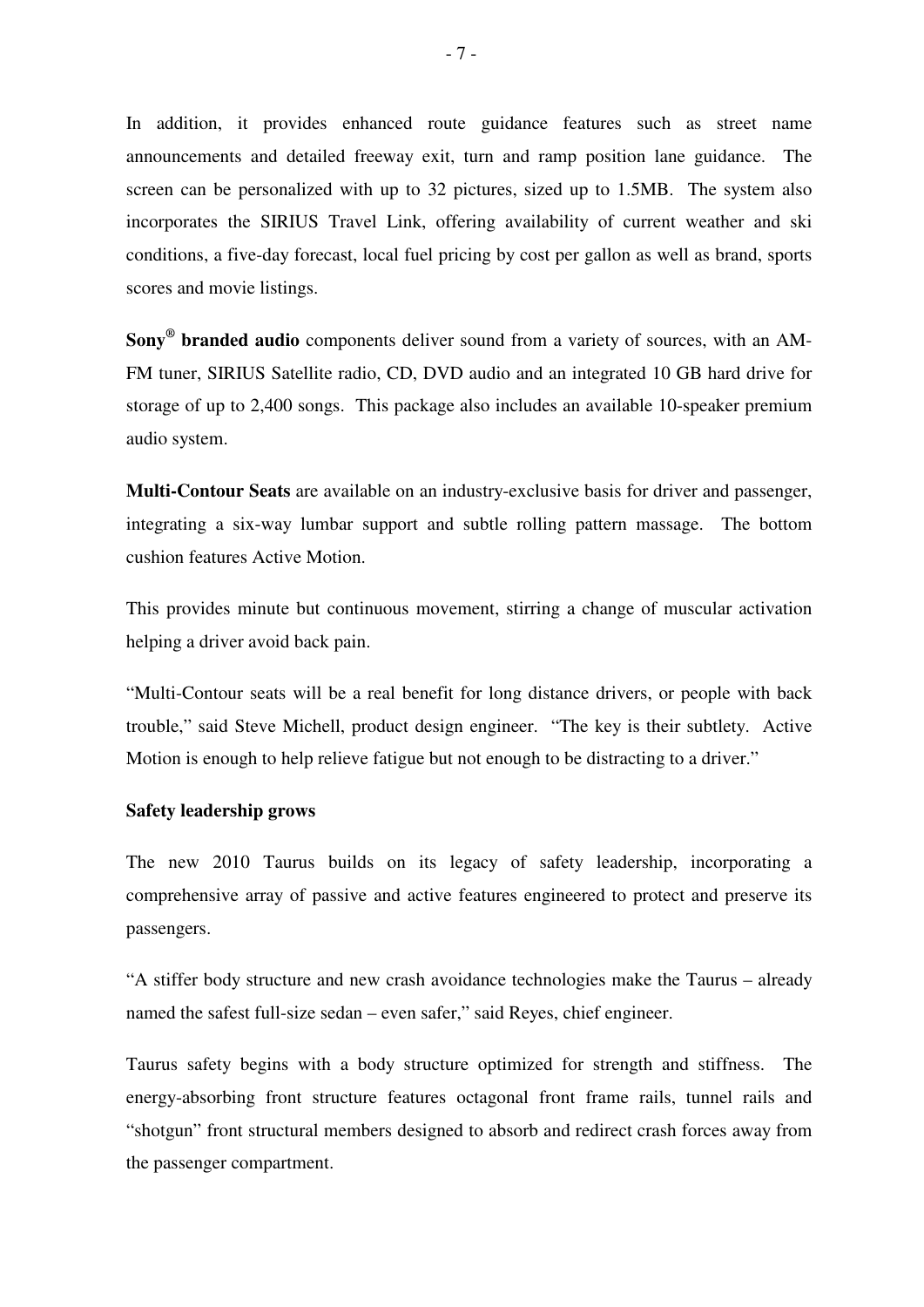The Taurus body structure features ultra high-strength boron steel in the B-pillar for added side impact protection.

The new Taurus is equipped with a comprehensive package of active and passive safety features, including dual-stage driver and front passenger air bags, side impact air bags and Safety Canopy<sup>®,</sup> a Ford exclusive protection system that features side curtain air bags that help protect front and rear outboard passengers in both rollover and side impact crashes.

Other key safety features include:

**Side Protection And Cabin Enhancement (SPACE™)** Architecture is comprised of a hydroformed cross-car beam embedded in the floor between the door frames, providing additional strength in the side of the vehicle. In the event of a side impact, the beam helps divert crash forces away from the occupants. A strong roof cross member and side impact door beams work with the floor-mounted tube to further improve side impact protection.

**Personal Safety System®** is designed to reduce the risk of injury to the driver and front seat passenger in the event of a moderate to severe frontal collision. Sensors note right front occupant weight, safety belt usage, outboard seat belt tension and seating position to optimize air bag deployment force for occupant safety.

**AdvanceTrac®** electronic stability control predicts the vehicle's intended path, using sensors to detect and measure oversteer and yaw, while continuously monitoring vehicle speed, throttle position and steering wheel angle. When the system senses a loss of wheel traction, engine torque is reduced and braking is applied in conjunction with the standard Anti-lock Braking (ABS) system. The system also incorporates traction control to aid drivers when operating the vehicle on loose or slippery surfaces.

**SOS Post-Crash Alert** is an integrated system that automatically unlocks the doors, sounds the horn and activates the emergency flashers in the event of an air bag deployment**.** 

"Customers will find a lot to love about the new Taurus," Fields said.

The 2010 Ford Taurus will be built at Ford's Chicago (Ill.) Assembly Plant and will be available in dealer showrooms in the summer.